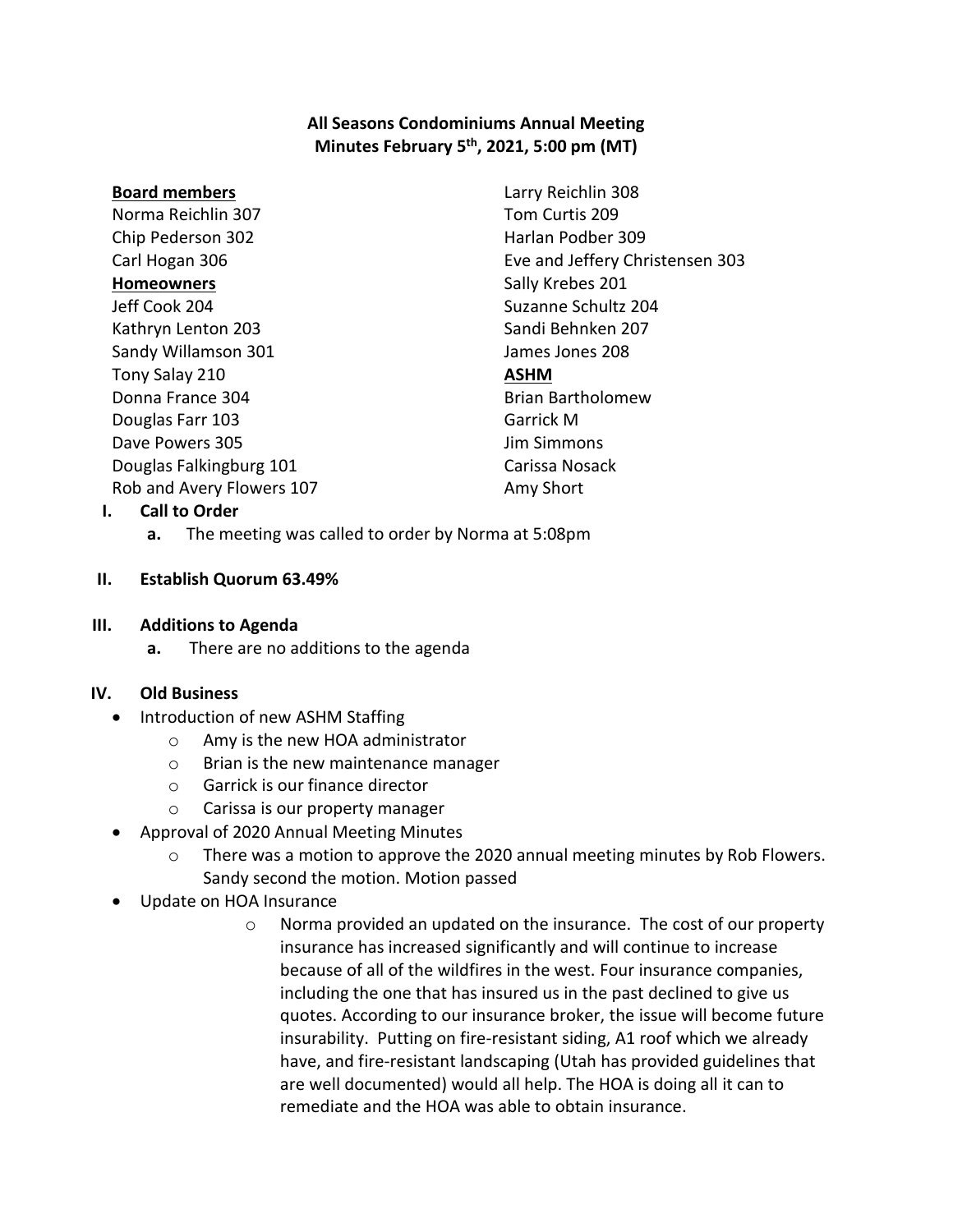- Comcast Update
	- o We signed a new contract recently and service was supposed to begin in January. Comcast informed us that that the entire building had to be rewired. Norma sent them a notice of default, and we are now waiting for them to respond. A question about obtaining Google Fiber was asked. Don't think that is available, but we will find out. Fastell is not available in the Park City base yet either. Century Link and Comcast are the only ones in the area right now.
	- $\circ$  Every unit will be individually hardwired when we get the re-wire completed and Comcast will provide each unit with new hardware. We were issued a credit for the cable services as an apology for the delays. Once the wiring upgrade is complete, your individual contract (if you have one with Comcast) will roll over into the All Seasons bulk contract.
- Maintenance Update
	- $\circ$  Brian provided a Maintenance report for the 2021 year, explaining what will be done, daily, weekly, annually. He also reviewed what is done in the spring, summer, fall, and in the winter.
	- $\circ$  The carpet will have traffic rugs at the front door and the elevators that will be changed out weekly during the season, and bi-monthly in the off season.
	- o Brian reviewed the 2020 Capital projects that were budgeted vs unbudgeted.
	- $\circ$  James Jones suggested to have the carpet cleaners do resident units while they come to clean the common space area. Jeff Christensen suggested Zero Res to use as carpet cleaners and will look into getting a better contract price for the owners and association. We currently pay about ~\$404 per cleaning for the, lobby and stairs.
	- o Sandy Williamson wanted to know if we were able to get carpet squares for the non-cleanable carpets. If we have any, they would be in the second-floor storage room. Norma has the name of the woman who did the carpet and will see if we can purchase more.
	- $\circ$  James Jones asked if we can get recycling? In past years when we checked it was extremely expensive. Owners would like to look into this and get a price quote.
	- o Brian (ASHM maintenance manager) provided his background for everyone to get to know him a little better.
	- o There was a water leak in the garage that Brian will check into. Our building is constructed more like residential homes to help minimize piping issues. The water heater closets on the decks are the only potential freeze risks Brian sees. Make sure to keep the water heaters temperatures high enough to avoid issues if you are not going to use your units to prevent the pipes form freezing and causing problems in the surrounding units.
	- $\circ$  Jones and Brian suggested replacing the water shutoff valves in your units. It is suggested that homeowners replace copper lines with plastic/braided wire lines to all plumbing fixtures, especially water lines to the refrigerator. It was suggested to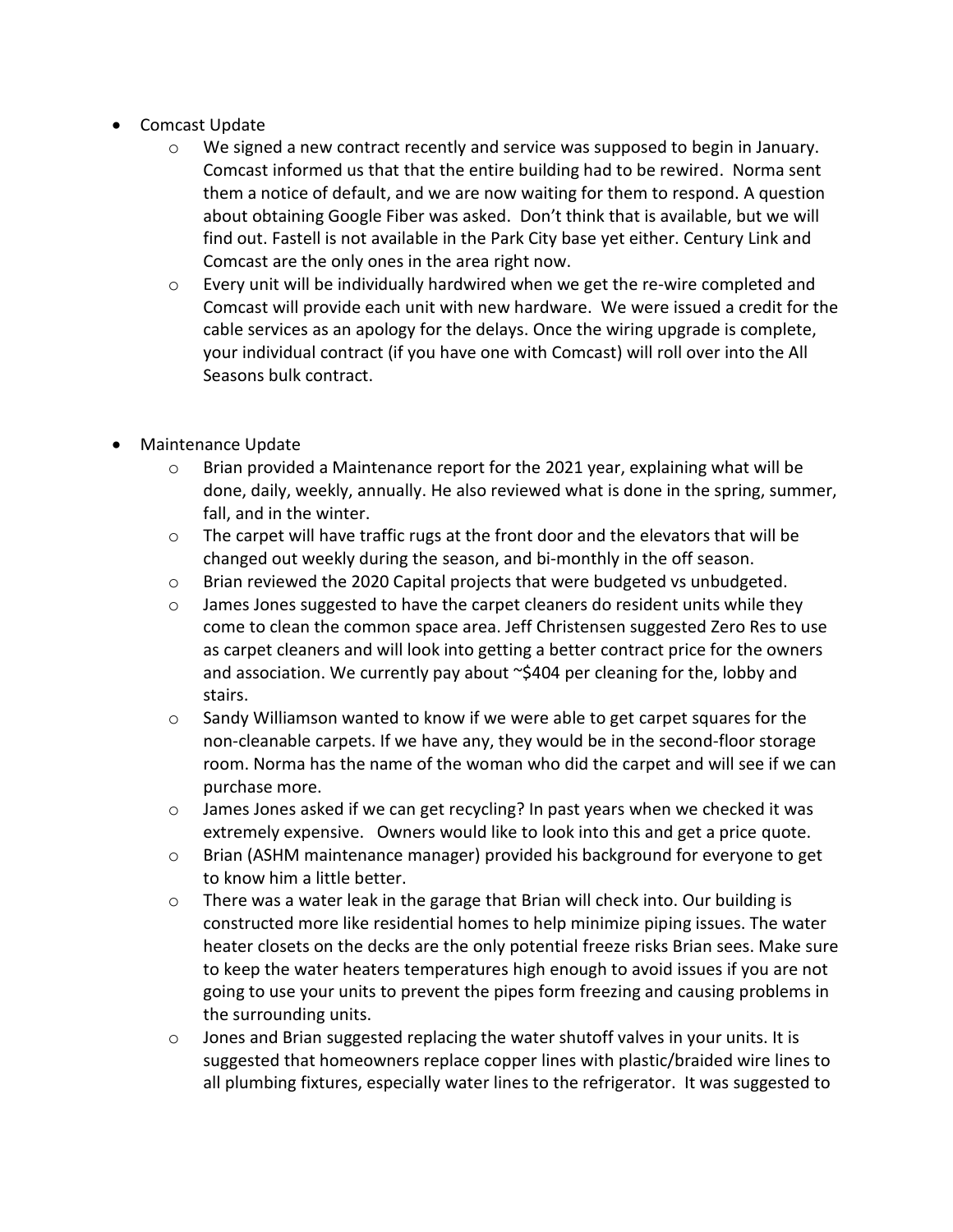get a list of plumbers for group pricing, coordinate and send out a sign-up list to homeowners.

- $\circ$  Gutters and endcaps will be sealed in the spring to prevent all the ice buildup that we have now.
- o Trash pickup has been increased to twice a week.
- Review of 2020 Budget and Capital Expenditures
	- $\circ$  Garrick provided the financial summary for the 2020 year. A copy of the 2020 summary and 2021 budget was provided to all owners. Garrick reported specifics on what budget categories put the association above and under budget.
	- $\circ$  Garrick asked the Board what they would like done with the excess funds from 2020, should they be under budget. Motion to add the funds to capital reserves by Norma, second by James Jones(?). Approved by all.
	- $\circ$  The budget was reviewed to understand what expenses will be increasing for 2021.
	- $\circ$  The possibility of doing an audit or some type of financial review was discussed. Norma will get pricing on an audit.
	- o Garrick reported that accounting was done by the accrual method.
	- $\circ$  Upon review of expenses, the association will cancel telephone lines that aren't used by elevator or fire alarm

# **V. New Business**

- New card reader entry for the garage
	- Card reader for the garage has been upgraded. We are going to change the access code every quarter and the new code will be on your bill. We have been using the same code for the front door and the garage. But you need to use # at the end of the code for the garage. If the parking continues to be an issue, we will be a move to a card system, but for convivence we will use the codes for now. There is only room for one car per unit in the garage. There are 27 spaces in the garage and 27 units. One is a handicap spot, so we need to tighten things up.
- 2021 HOA Budget
- Changes in maintenance and landscaping
	- Landscaping looks horrible. We have decided to change to Amigo landscaping so the landscaping will improve.
- Deck Renovation/Replacement
	- $\circ$  The deck needs to be repaired or replaced. We obtained three opinions, one from ClearCut, an independent structural engineer and J2. All confirmed that the deck has reached the end of life after 30 years. Temporary shoring has been installed to stabilize the deck until we get the deck repaired. Jeff Cook presented the slideshow he and his staff, working with J2, put together to get an idea of what it may cost to replace the deck as a broad overview. Jeff's company is nationwide